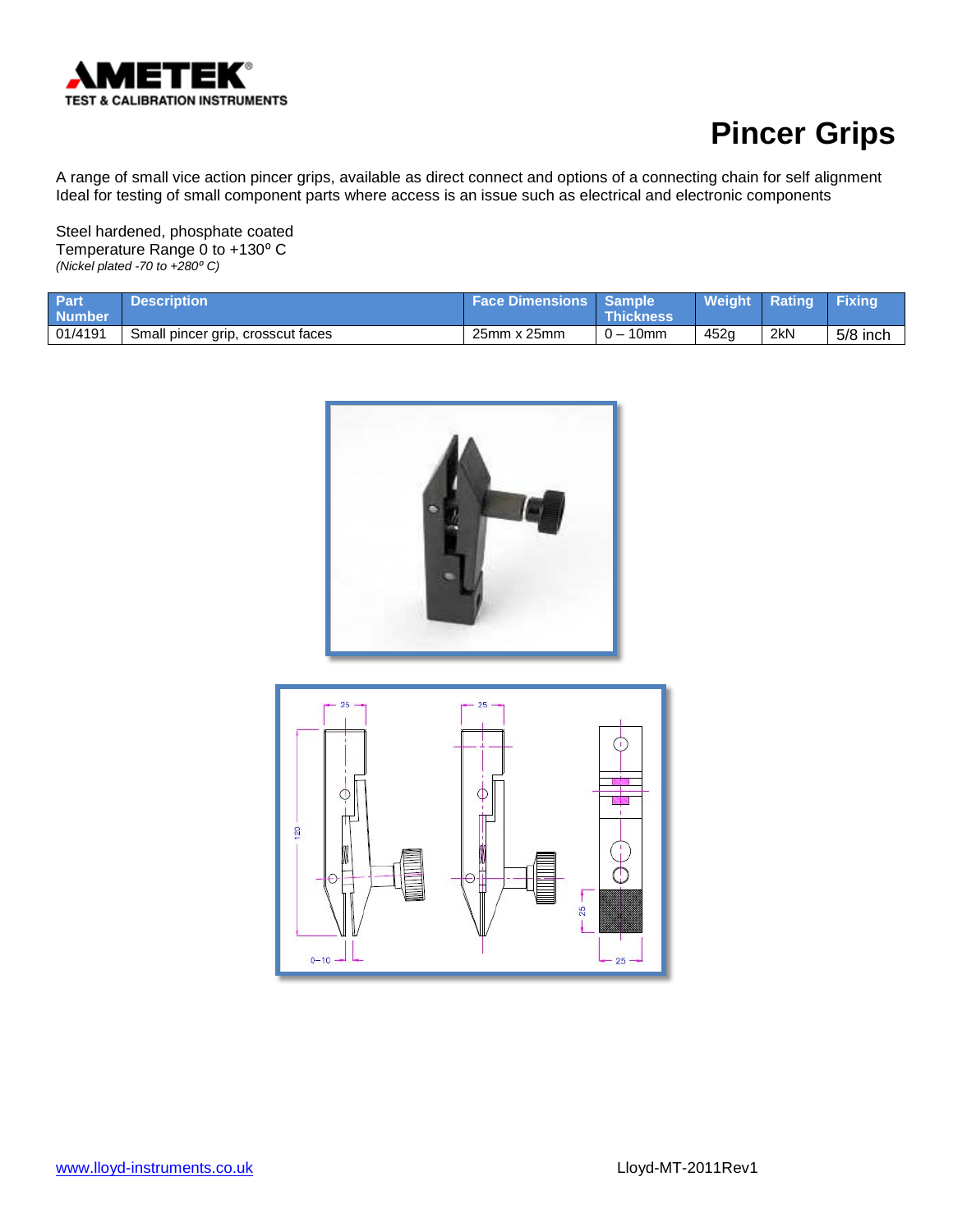

A range of small vice action pincer grips, available as direct connect and options of a connecting chain for self alignment Ideal for testing of small component parts where access is an issue such as electrical and electronic components

Steel hardened Nickel Plated Temperature Range -70 to +280° C

| <b>Part</b><br><b>Number</b> | <b>Description</b>                | Face Dimensions   Sample | <b>\Thickness\</b> | <b>Weight Rating</b> |     | <b>Fixing</b> |
|------------------------------|-----------------------------------|--------------------------|--------------------|----------------------|-----|---------------|
| 01/4192                      | Small pincer grip, crosscut faces | 25mm x 25mm              | $-10$ mm           | 452a                 | 2kN | 5/8 inch      |



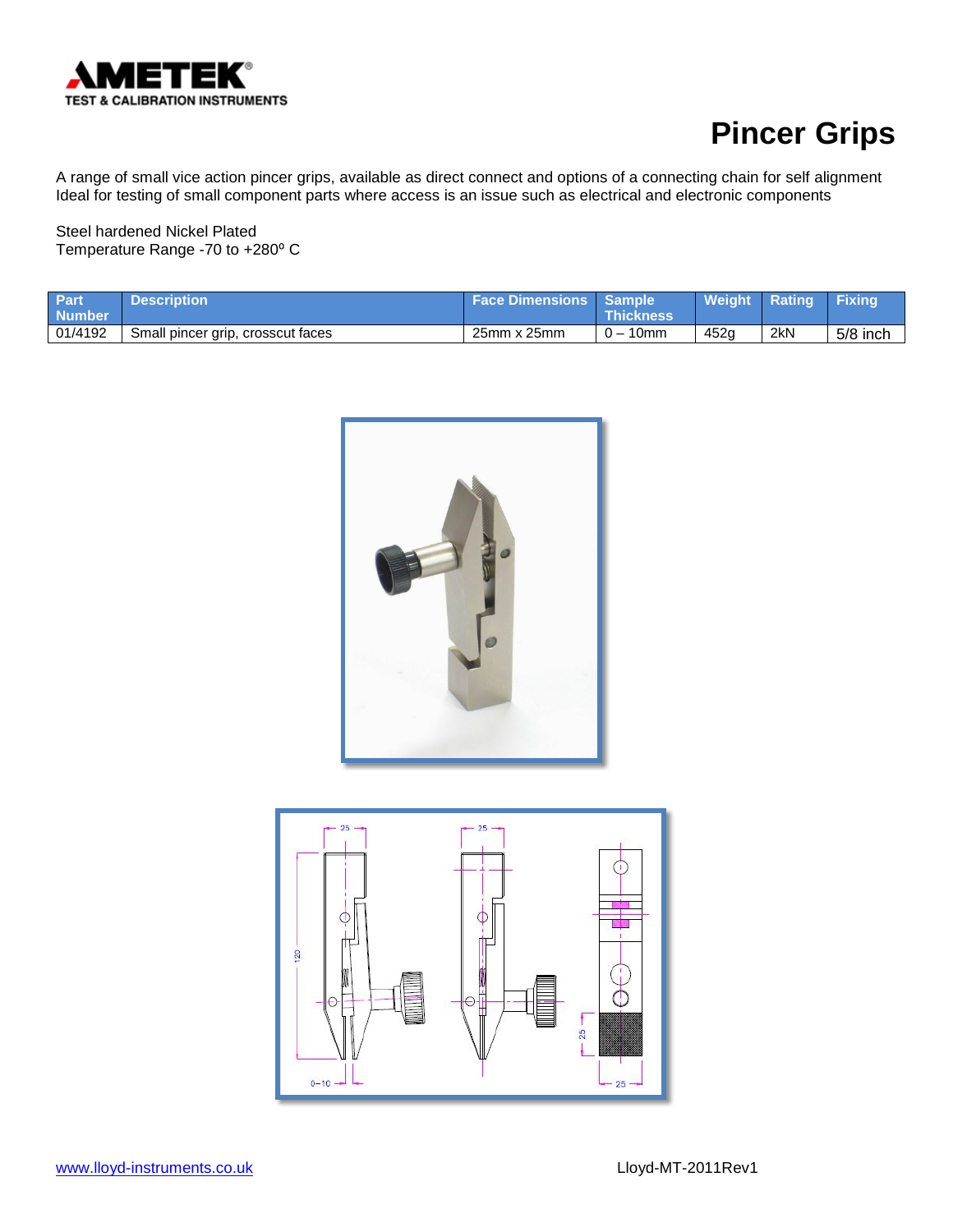

A range of small vice action pincer grips, available as direct connect and options of a connecting chain for self alignment Ideal for testing of small component parts where access is an issue such as electrical and electronic components

Steel hardened, phosphate coated Temperature Range 0 to +130° C

| Part<br><b>Number</b> | <b>Description</b> '                         | <b>Face Dimensions Sample</b> | <b>Thickness</b> | Weight Rating |     | <b>Fixing</b> |
|-----------------------|----------------------------------------------|-------------------------------|------------------|---------------|-----|---------------|
| 01/4193               | Small pincer grip, plain faces without chain | $10$ mm x $10$ mm             | $0 - 3.4$ mm     | 98a           | 20N | 5/8 inch      |



16.5 10.0

 $10.0$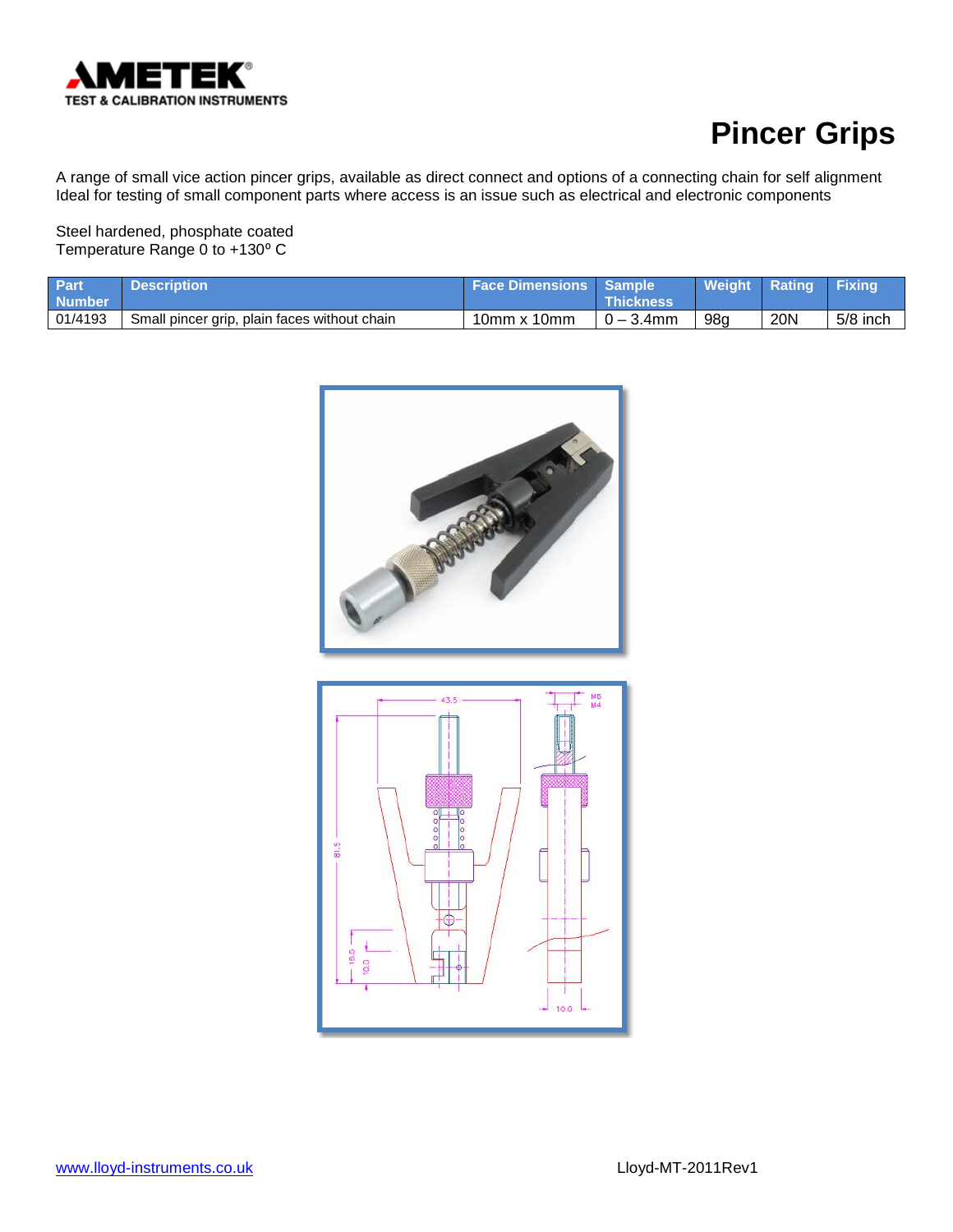

A range of small vice action pincer grips, available as direct connect and options of a connecting chain for self alignment Ideal for testing of small component parts where access is an issue such as electrical and electronic components

Steel hardened, phosphate coated Temperature Range 0 to +130° C

| <b>Part</b><br><b>Number</b> | <b>Description</b>                              | <b>Face Dimensions   Sample</b> | <b>Thickness</b> | <b>Weight Rating</b> |     | <b>Fixing</b> |
|------------------------------|-------------------------------------------------|---------------------------------|------------------|----------------------|-----|---------------|
| 01/4194                      | Small pincer grip, plain faces with chain 250mm | $10$ mm x $10$ mm               | $0 - 3.4$ mm     | 98g                  | 20N | $5/8$ inch    |



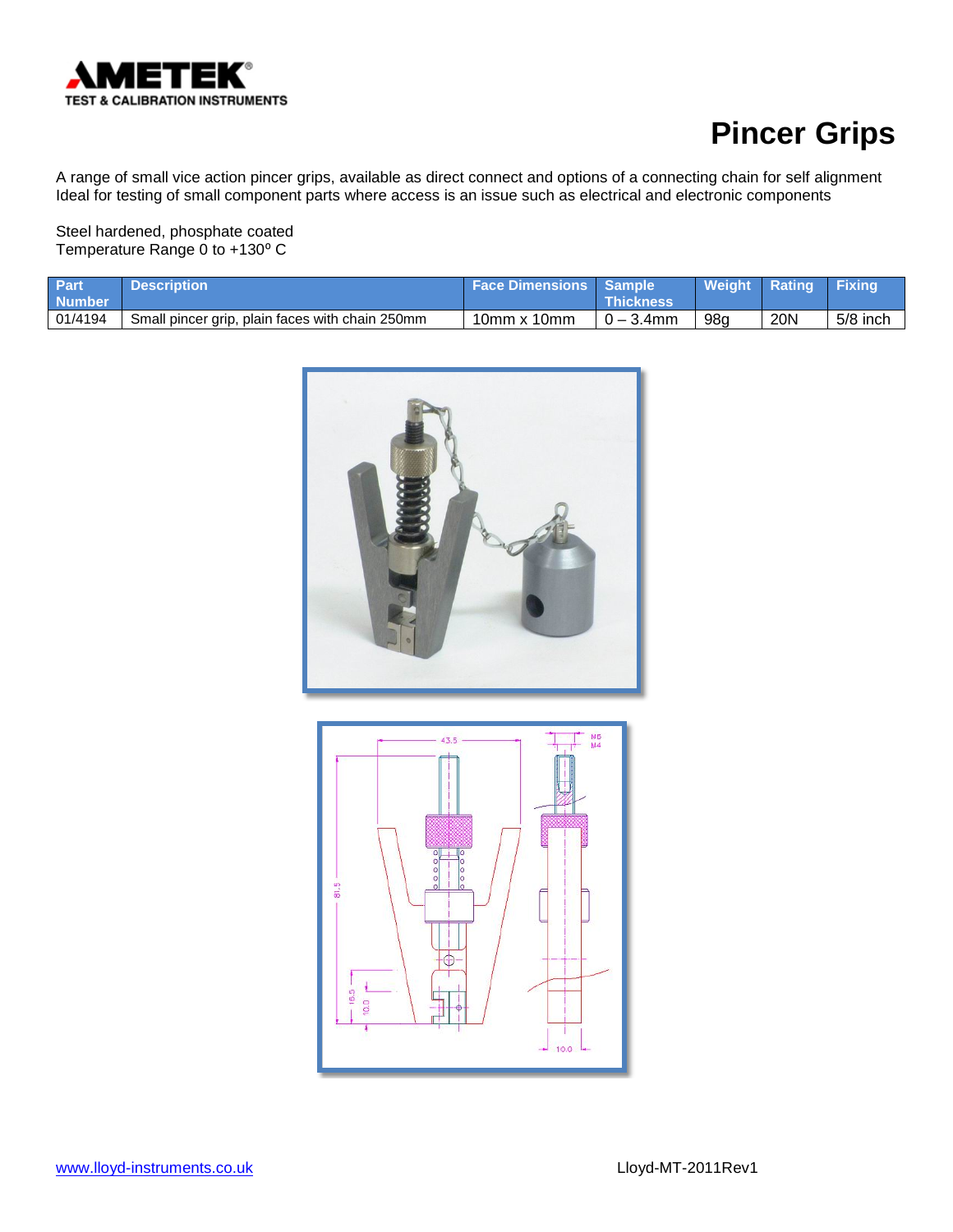

A range of small vice action pincer grips, available as direct connect and options of a connecting chain for self alignment Ideal for testing of small component parts where access is an issue such as electrical and electronic components

Steel hardened, phosphate coated Temperature Range 0 to +130° C

| <b>Part</b><br><b>Number</b> | <b>Description</b>                                 | <b>Face Dimensions   Sample</b> | <b>Thickness</b> | Weight Rating Fixing |      |            |
|------------------------------|----------------------------------------------------|---------------------------------|------------------|----------------------|------|------------|
| 01/4195                      | Small pincer grip, crosscut faces with chain 250mm | 5mm x 6mm                       | $0 - 4$ mm       | 95a                  | 100N | $5/8$ inch |



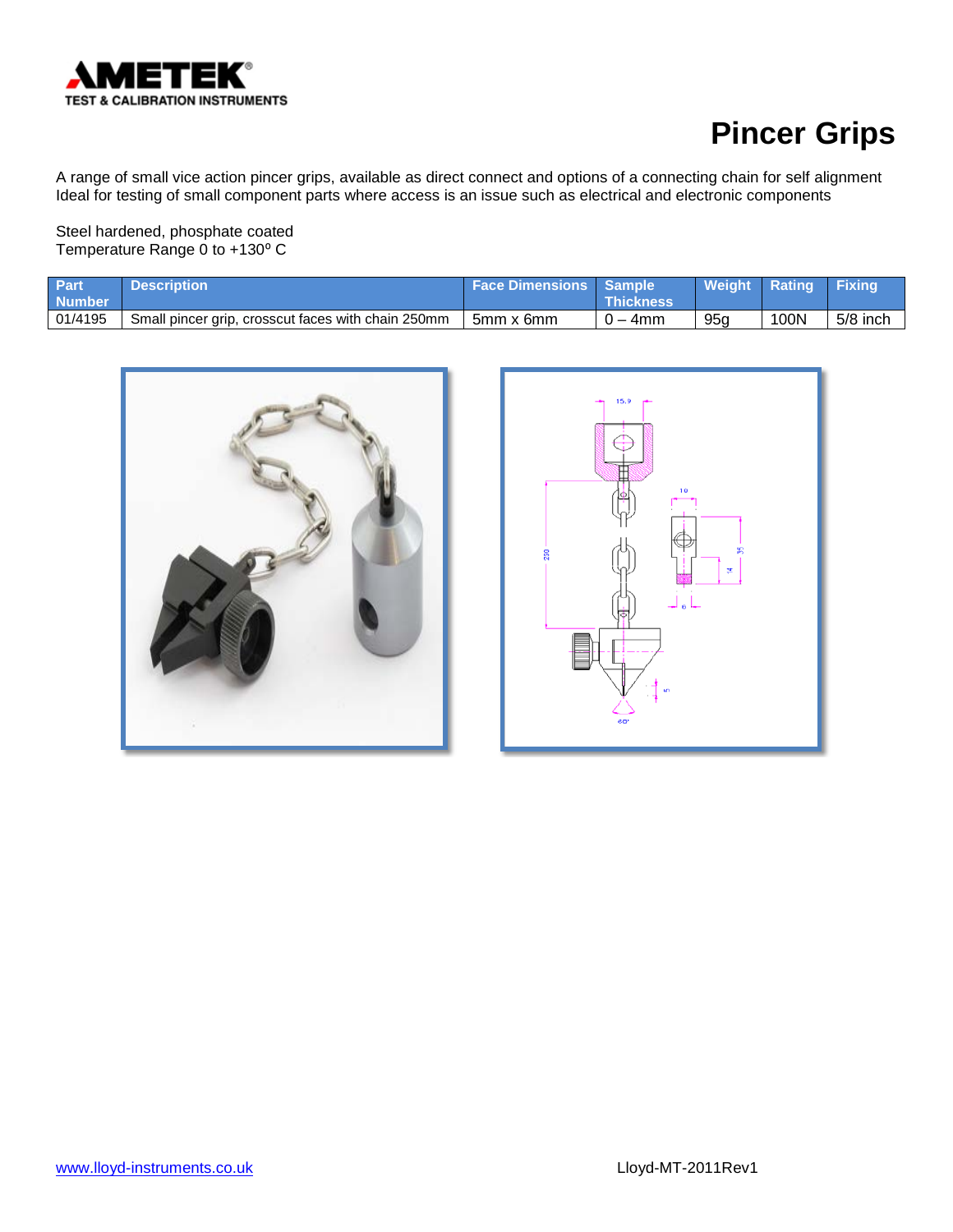

A range of small vice action pincer grips, available as direct connect and options of a connecting chain for self alignment Ideal for testing of small component parts where access is an issue such as electrical and electronic components

Steel hardened, phosphate coated Temperature Range 0 to +130° C

| Part<br><b>Number</b> | <b>Description</b>                              | <b>Face Dimensions Sample</b> | <b>⊾Thickness</b> | Weight Rating   |      | <b>Fixing</b> |
|-----------------------|-------------------------------------------------|-------------------------------|-------------------|-----------------|------|---------------|
| 01/4196               | Small pincer grip, crosscut faces without chain | 5mm x 6mm                     | $0 - 4$ mm        | 95 <sub>q</sub> | 100N | $5/8$ inch    |



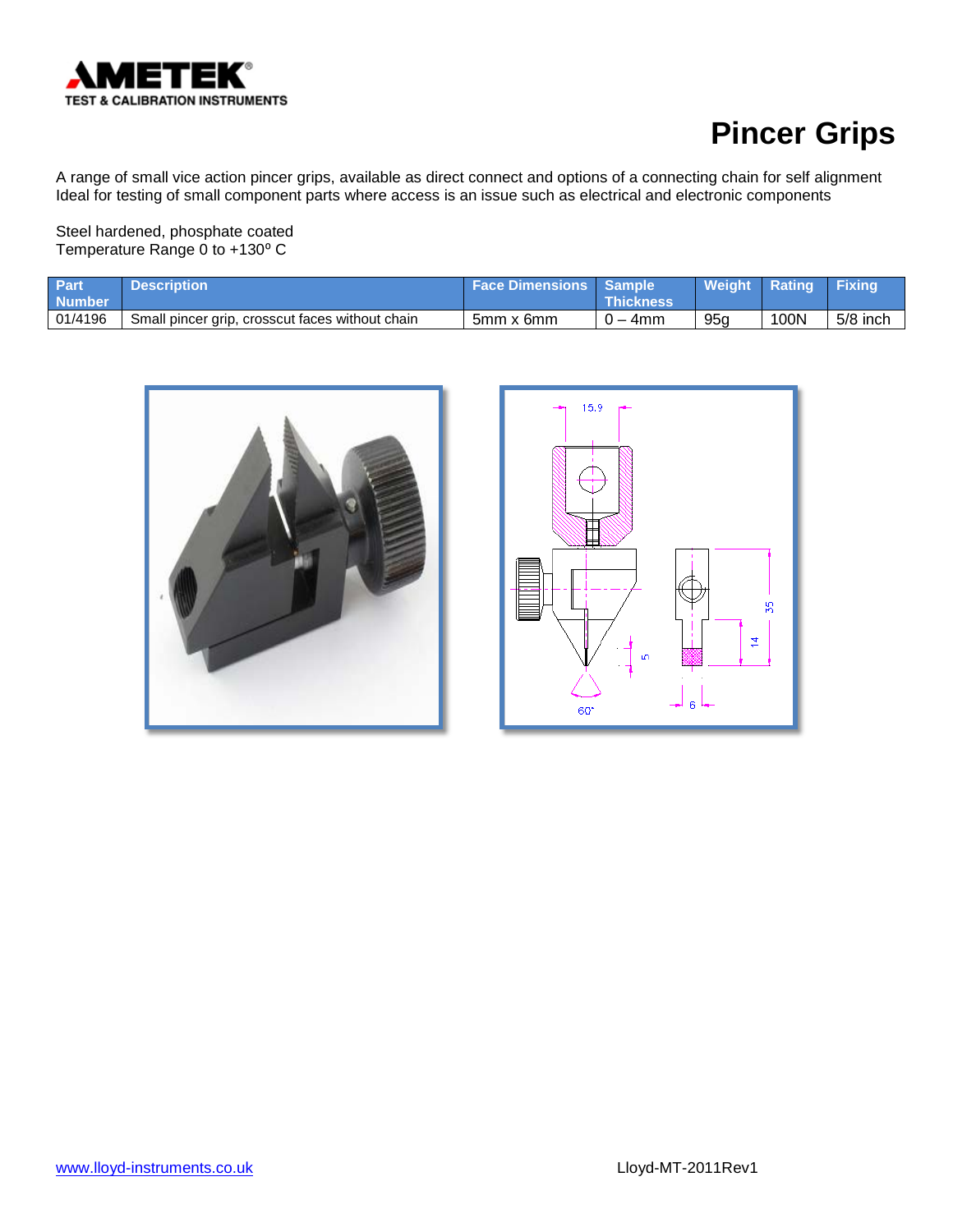

A range of small vice action pincer grips, available as direct connect and options of a connecting chain for self alignment Ideal for testing of small component parts where access is an issue such as electrical and electronic components

Steel hardened, Nickel Plated Temperature Range -70 to +280° C

| <b>Part</b><br><b>Number</b> | <b>Description</b>                                 | <b>Face Dimensions   Sample</b> | <b>Thickness</b> | Weight Rating Fixing |      |            |
|------------------------------|----------------------------------------------------|---------------------------------|------------------|----------------------|------|------------|
| 01/4197                      | Small pincer grip, crosscut faces with chain 250mm | 5mm x 6mm                       | $0 - 4$ mm       | 95a                  | 100N | $5/8$ inch |